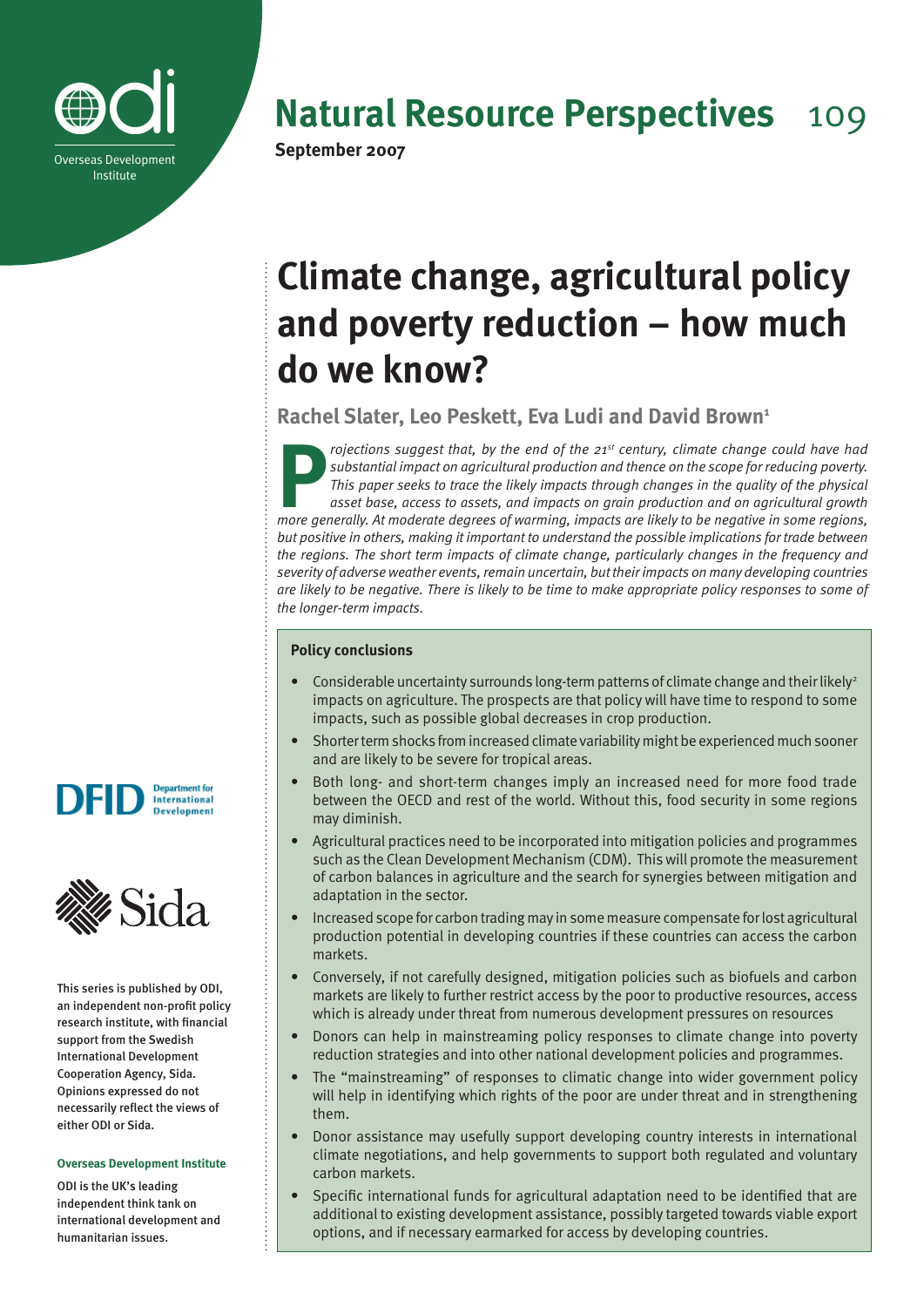## **Introduction**

For present purposes, climate change is defined as a process of global warming, in part attributable to the 'greenhouse gases' generated by human activity. Accompanying changes are likely to be both global, as with rising sea levels attributable to ice-melt, and local, such as changes in rainfall patterns. Responses to climate change can either seek to reduce the level or rate of change (*mitigation*) or manage its consequences (*adaptation*). We are concerned here with both types of response.

Agriculture currently accounts for 24% of world output, and uses 40% of land area (FAO 2003). It is highly dependent on the climate and human dependence on agricultural livelihoods, particularly by the poor, is high, and so agriculture has been a focus of those modelling the impact of climate change on poverty.

This paper reviews current knowledge about the relationships between agriculture and climate change, focusing on:

- cereal crops rice, wheat and maize make up 85% of world cereal exports, and are thought to be particularly sensitive to climate change (FAO 2003) •
- four scenarios of future climate change derived from models of the Intergovernmental Panel on Climate Change (IPCC) and modelling studies used in the recent IPCC Working Group II Report (particularly Fischer et al 2002; Fischer et al 2005; Parry et al 2004; Parry et al 2005). •
- *global* climate changes, as these have more coverage in modelling studies, rather than regional or local changes. *•*

Most models suggest that climate change will slow or reverse the poverty reducing impact of agriculture, with, by one estimate, some 600 million additional people at risk of hunger if temperature increases by over 3°C (Warren et al. 2006). But this has to be set against other changes in agriculture such as improvements in technology and changes in farming systems. Also, assumptions about population growth and food demand have a large influence on future projections (IPCC 2007).

Given the complex relationships between crops, atmospheric composition and temperature, combined with the complexities of world agricultural policies and trade, to make predictions about the future impacts of climate change on agriculture is fraught with difficulties. However, models based on the scenarios in Table 1 all suggest an increase in extreme events such as floods and droughts, even in the short term.

## **Global climate models**

These seek to link predictions of future climates to potential impacts on crops. There are five main elements to these processes:

- Scenarios of greenhouse gas and aerosol emissions •
- Scenarios of greenhouse gas concentrations •
- Projections of temperature changes •
- Impacts on agriculture generated through, for example, crop response models •
- Impacts on agricultural trade investigated by linking these models with agricultural production, demand and trade models •

Table 1 outlines four sets of scenarios used widely in modelling the above kinds of impact, along with examples of outputs from different modelling studies. These results are discussed in the following sections which are concerned with, respectively, the physical asset base, access to assets, impacts on cereal production, and on trade and food security, and impacts on growth and poverty reduction. Box 1 summarises much of the discussion.

## **Impacts of climate change on the physical asset base**

Modelling of environmental constraints in relation to agriculture starts with a current situation in which two-thirds of the global land surface – some 8.9 billion hectares – suffers severe constraints for crop cultivation: 13.2% is too cold, 26.5% is too dry, 4.6% is too steep, 2.0% is too wet, and 19.8% has poor soils. For e.g. southern Africa by 2080, climate change could have made an additional 11% of the total land area severely constrained for crop cultivation (constraints were in relation to soils, terrain, cold temperatures and moisture). Increased carbon dioxide concentrations can have a positive impact on plant growth, although the effects are very uncertain (e.g. at one extreme the projected number of people at risk of hunger in 2080 are at levels similar to 2000, at the other, almost twice that number). Increased frequency of extreme weather events could also depress yield by damaging crops at key growth stages (Rosenzweig et al. 2002). However, agricultural land suitable for cereal crop cultivation could expand significantly in North America (40%), northern Europe (16%), the Russian Federation (64%), and East Asia (10%), due to longer planting periods and generally more favourable growing conditions under warming (Fischer et al, 2005; IPCC 2007).

| <b>IPCC Scenario</b>                                                                                          | A1F1                                                                             | A2                                                                                | B <sub>1</sub>        | <b>B</b> <sub>2</sub> |
|---------------------------------------------------------------------------------------------------------------|----------------------------------------------------------------------------------|-----------------------------------------------------------------------------------|-----------------------|-----------------------|
| Population in 2100 (a)                                                                                        | 7 billion                                                                        | 15 billion                                                                        | 7 billion             | 10 billion            |
| Economic growth (a)                                                                                           | $3.5\%$ p.a.                                                                     | 2% p.a.                                                                           | $2.75\%$ p.a.         | 2% p.a.               |
| <b>Emission levels (a)</b>                                                                                    | High                                                                             | Medium high                                                                       | Low                   | Medium low            |
| Temperature increases (°C) (a)                                                                                | 2020: 0.7                                                                        | 2020: 0.59                                                                        | 2020: 0.54            | 2020: 0.61            |
|                                                                                                               | 2050: 1.96                                                                       | 2050: 1.59                                                                        | 2050:1.15             | 2050: 1.31            |
|                                                                                                               | 2080: 3.67                                                                       | 2080: 2.9                                                                         | 2080: 1.76            | 2080: 2.08            |
| Cereal yields (without beneficial CO,<br>effects (b)                                                          | decreases 10 to 18% by 2050,<br>up to 30% by 2080 in Africa<br>and parts of Asia | similar to A1F1<br>largest contrast between developing<br>and developed countries |                       |                       |
| Cereal imports in developing<br>countries in 2080 (c)                                                         |                                                                                  | 430 million tonnes                                                                | 170 million<br>tonnes |                       |
| Number of people at risk of hunger<br>in 2080 with and without CO <sub>2</sub><br>fertilisation (million) (d) | 136<br>370                                                                       | 742-885<br>950-1320                                                               | 99-102<br>125         | 221-244<br>257-384    |

**Table 1: Impacts on cereal yields and imports, and undernourished people using four IPCC Special Report on Emissions Scenarios**

Sources: (a) Stern, 2006; (b) Parry et al., 2004; (c) Fischer et al. 2005) (d) IPCC 2007

Note: many different models are used to process the basic scenario inputs, each using different assumptions.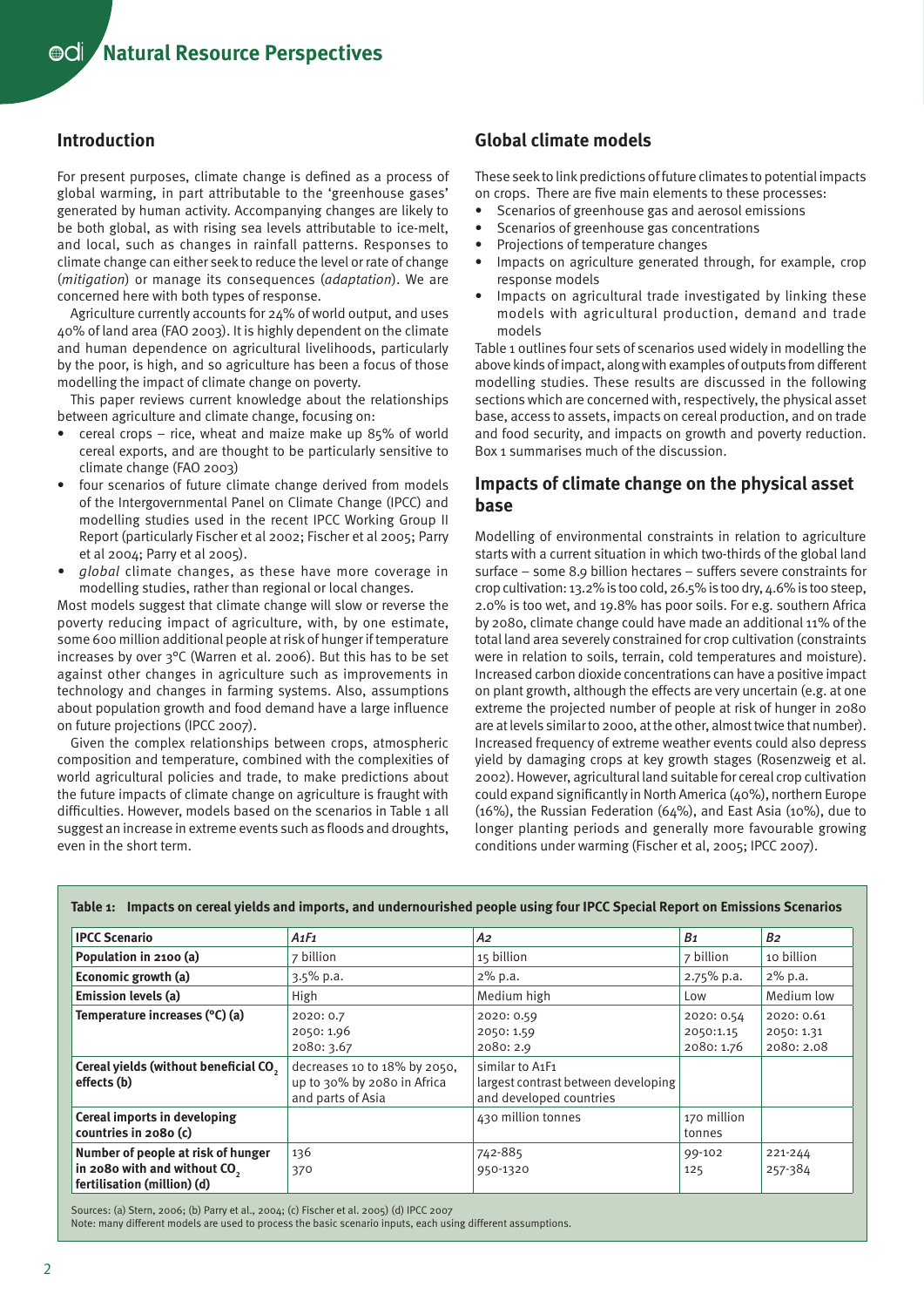#### **Box 1: Six things we know about the science of climate change and agriculture**

- There is high uncertainty in projections of impacts on agriculture, due to the global nature of models, 'scaling' problems in linking global models to local crop models and the large impact that the basic socio-economic scenario assumptions have on outcome of the models.
- Yield changes are expected due to climate change, but with complex relationships among the effects of CO<sub>2</sub> fertilisation, temperature, type of crop and impacts of extreme events on key stages in the growth cycle of plants. The CO $_{\textrm{\tiny{2}}}$  fertilisation effect, in particular, can have a very large impact on crop yields.
- Potential agricultural land available for agriculture is likely to increase at high latitudes and decrease at low latitudes.
- Related to this, most models project that tropical developing countries (especially Africa) will increase cereal imports from developed countries and temperate areas by the 2080s.
- Extreme events such as floods and droughts are likely to become more severe and frequent over the next century under all scenarios and for most land areas.
- Cereal price changes are generally modest under all but the most extreme scenarios.

### **Impacts of climate change on access to assets**

The claims made by non-agricultural development on scarce land and water are set to increase. These will tend to exacerbate the insecurity of tenure which the poor already face in relation to land and water resources. This trend is likely to worsen as claims on resources shift with e.g. the increased financial flows associated with mitigation instruments (CDM and emissions trading, Reduced Emissions from Deforestation and Degradation (REDD), biofuels and voluntary carbon schemes outside Kyoto's market mechanisms).

An appropriate balance needs to be struck between governments' international mandates and the pro-poor dimensions of national policies. This can be done by:

- ⇒ Mainstreaming climate change into development policy via Poverty Reduction Strategy Papers (PRSPs), the United Nations Framework Convention on Climate Change (UNFCCC), National Adaptation Programmes of Action (NAPAS); and Sector Wide Approaches (SWAps).
- $\Rightarrow$  Adopting a rights-based approach in order to:
	- o Strengthen the negotiating position of the poor
	- o Reinforce their assets base

Case studies of land tenure/management and water resources (Brown et al, 2007) indicate the significant challenges that remain to pro-poor development, challenges which derive as much from the political economy of resource exploitation as from the nature of the climatic constraints. However, one positive message is that a rights-based approach, coupled with improved understanding of likely patterns of climate change, offers a valuable opportunity to pursue longer term policies than are normally evident in conventional mechanisms such as PRSPs and SWAps. Only when the rights of the poor are more fully established and acknowledged will there be some prospect of tailoring the impacts of climate change to the wider benefit by 'mainstreaming' it within development policy. This is also likely to enhance the capacity of communities to cope through more robust 'adaptation' options, as well as addressing the wider international interests that are likely to arise with increasing international investment in climate change adaptation and mitigation.

## **Impacts of climate change on global cereal production**

Fischer et al (2005) project that global cereal production could continue to increase up to 3.7-4.8bn tonnes by 2080 without climate change. When it is factored in, global cereal production could be within 2% of reference scenarios, but with potentially large regional variations. In general, decreases are expected in low latitudes and developing countries, reflecting both declining potential land available for crop cultivation reported above and changes in productivity. Sub-regional variations are masked by these figures, with some short term increases possible in areas of overall decrease (e.g. Africa). For example, in tropical highlands where current low temperatures prevent planting of certain crops, new land could become suitable for agriculture.

#### *Prices and agricultural GDP*

At high degrees of warming  $(y<sub>5</sub>°C)$  some models project price increases of up to 30% on average, though most projections are generally more modest, and in the short and medium term real prices could fall owing to higher outputs from slight temperature increases. Also, the impacts of climate change on agricultural GDP until 2080 are likely to be small at global level, and range between -1.5 to +2.6%, depending on the scenario, but with decreases in most developing regions (Fischer et al., 2002).



## **Figure 1: Change in cereal production in developed and developing countries for a doubling of CO<sup>2</sup> levels**

Assumptions: mostly farm level adaptation; some economy wide adaptation; strong  $\mathrm{CO}_2$  fertilisation effect.

Source: Stern 2006

#### *Impacts on trade*

Simulations based on the SRES scenarios outlined above project an approximate 25% increase in developing countries' net cereal imports, totalling between 170 million tonnes and 430 million tonnes in 2080, depending on the scenario (Fischer et al 2005; Parry et al 2004).

Some support within developing countries to sustainable resource management may make soil and water more resilient against climate change impacts and so help towards diversification. Public expenditure on agricultural research and advisory services, market development, and rural infrastructure can be shifted in favour of small farm export promotion. Help in diversifying out of agriculture, and more social protection, will be necessary in those areas, or for those farms, without successful farming futures.

The private sector potentially also offers new market opportunities, for example through carbon trading, the value of which could exceed official development assistance (ODA). Donors can help to build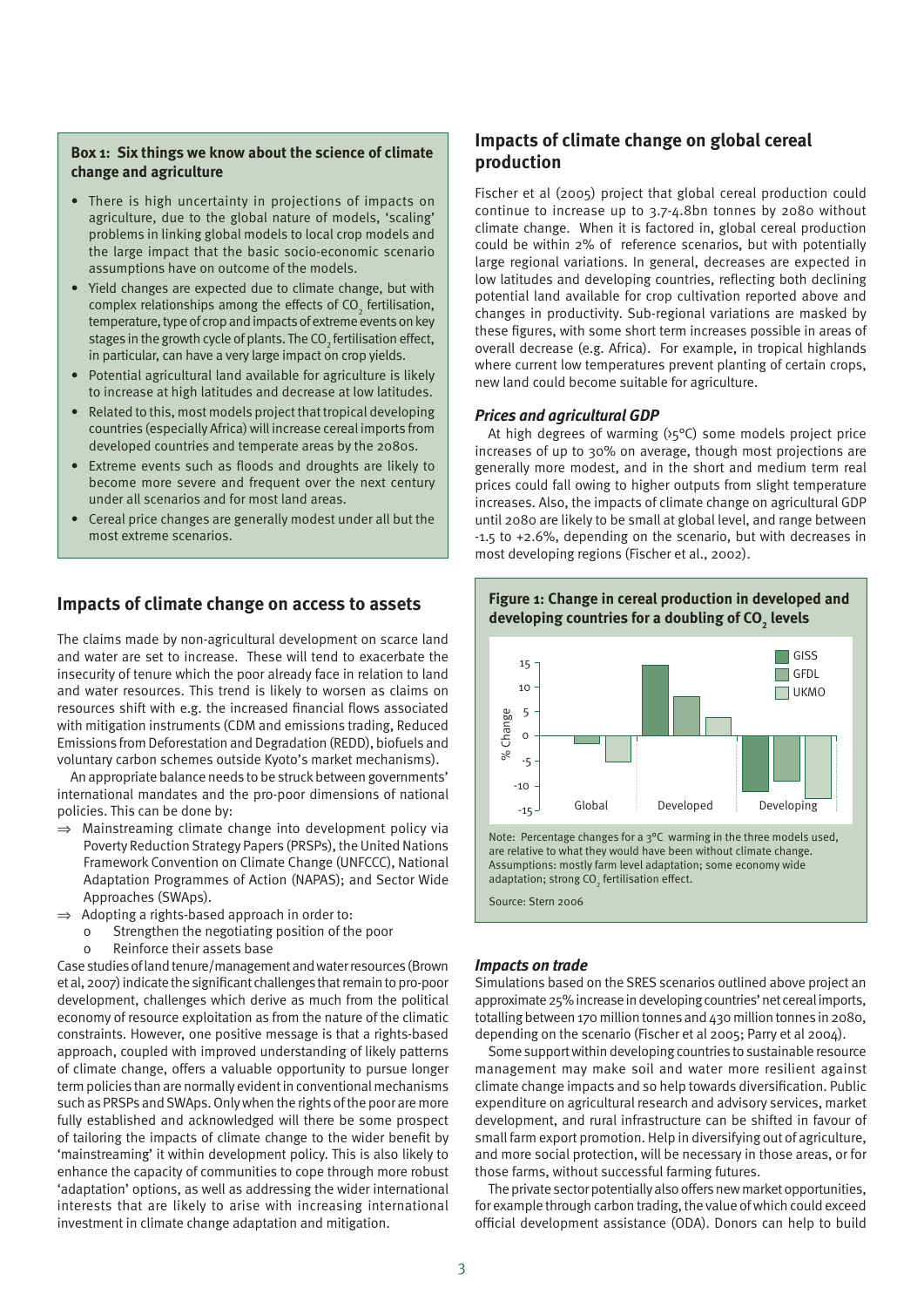| Scenario                                                                     | Policies making this scenario more likely                                                                                                                                                                                                                                                                 | Policies making a better outcome more likely                                                                                                                                                                                                                                                                                                                                                                                                                 |
|------------------------------------------------------------------------------|-----------------------------------------------------------------------------------------------------------------------------------------------------------------------------------------------------------------------------------------------------------------------------------------------------------|--------------------------------------------------------------------------------------------------------------------------------------------------------------------------------------------------------------------------------------------------------------------------------------------------------------------------------------------------------------------------------------------------------------------------------------------------------------|
| 1. Export<br>agriculture<br>declines                                         | Neglect of "climate change proofing"<br>$\bullet$<br>technology for export agriculture;<br>Transport and related policies that discriminate<br>$\bullet$<br>against sub-Saharan African transport<br>modes:<br>Subsidies to domestic producers;<br>$\bullet$<br>Restrictions on global trade in biofuels. | Early shift in emphasis for technical support from doomed<br>$\bullet$<br>crops to more climate change-proof ones;<br>Tackling the (large) domestic footprint of food consumption<br>$\bullet$<br>before the (small) external one;<br>Taxes on domestic use of climate change-adverse inputs<br>$\bullet$<br>(e.g. artificial fertilisers);<br>Removal of all import restrictions (and subsidies limited<br>$\bullet$<br>to domestic suppliers) of biofuels. |
| 2. Capital-<br>intensive<br>(hi-tech)<br>agricultural<br>exports<br>increase | • Failure of public provision of support for<br>smallholders and labour-intensive, climate-<br>change-proof production methods;<br>• SPS and other regulations that are more<br>difficult for smallholders to meet.                                                                                       | Early and marked shift in public support to R&D, extension,<br>$\bullet$<br>market development, rural infrastructure and services so<br>as to benefit directly smaller farmers able to produce for<br>export.                                                                                                                                                                                                                                                |

#### **Table 2: Policies relating to production/trade scenarios**

developing country capacity in international carbon negotiations as well as helping them to support both regulated and voluntary carbon markets.

Trade will impact on poverty by:

- altering the total supply of food within a country (from the combined effects of changes to domestic supply, to the volume of exports and to the relative price of imports and exports); •
- altering the balance of production between those currently net producers and those who are net consumers, between those producing for the domestic market and for export, and between those who source their consumption domestically or from imports; •
- altering the structure of production between small and large farmers and between landed and landless labour. •

Specific technical features of production will influence how agricultural production and trade evolve under climate change. But it is possible to identify policies – both national and international – that would tend to facilitate a particular outcome or the reverse. Table 2 illustrates these for sub-Saharan Africa. A third scenario – the expansion of labour-intensive exports, which offers the best prospects for poverty reduction – would be achieved by avoiding everything in column 2 and undertaking everything in column 3.

#### *Impacts on food security*

Climate change may slow rates of improvement in food security, although the projections are highly uncertain due to limitations in the number of crop and economic models available and simplification of the definition of food *security* to food *availability*. It is projected that in 2080 around 1300 million people (around 600 million more than 1999) could be at risk of hunger under the most extreme scenarios (Parry et al 2004), with the poorest countries worse affected. In these, a large portion of the population will continue to depend on agriculture and capacities to adapt to climate change (e.g. technologies, finances, investments, etc.), both at national and farm level are lowest. Within sub-Saharan Africa the negative impacts are likely to be strongest in north and south, possibly with some positive impacts in central African countries. General modelling studies on food security rarely consider how it could be disrupted by more extreme weather events. Under more moderate scenarios, climate change appears to have a negligible effect on the numbers of people at risk of hunger.

## **Climate change, growth and poverty reduction**

Against a resurgence of donor interest in the contribution of agricultural growth to poverty reduction, there are three critical areas of debate, yet concerns over climate change have been articulated into these only to a limited extent:

#### *Are optimal combinations of growth and poverty reduction more likely to come from small rather than large farms?*

One emerging view is that small farms have proven to be "good adapters" by e.g. responding to weather as crops are planted and mature. But they cannot adapt in the longer-term unless they can access micro-insurance, credit, new technology and market information. In reality, larger farmers are better able to take risks, and to support small farmer adaptation through longer-term policies is likely to be difficult.

#### *Will a focus on cash or food crops offer the best prospects for growth and poverty reduction?*

The evidence is scant, but, where cash crops are perennial, producers find it difficult to adapt. To reduce risk, food crop producers adapt by diversifying their range of crops, switching to drought-resistant crops and possibly even withdrawing from markets. Carbon sequestration may generate new "cash crop" opportunities – i.e. selling for income from carbon markets, as may crops for generating biofuels. This may imply a shift towards tree crops and/or agroforestry, or possibly new cropping systems, such as reduced tillage.

#### *Will investments in high or low potential areas offer the best prospects for growth and poverty reduction in agriculture?*

The prevalent view is that low potential areas are highly vulnerable to climate change and significant investments will be needed to maintain production there. An alternative to this type of investment is to support diversification into the rural non-farm economy and/or to enable outmigration. In some zones, high potential areas which are double or triple cropped will be most under threat. Where food security or export earnings are threatened, governments may choose to protect these high potential areas rather than invest in marginal areas.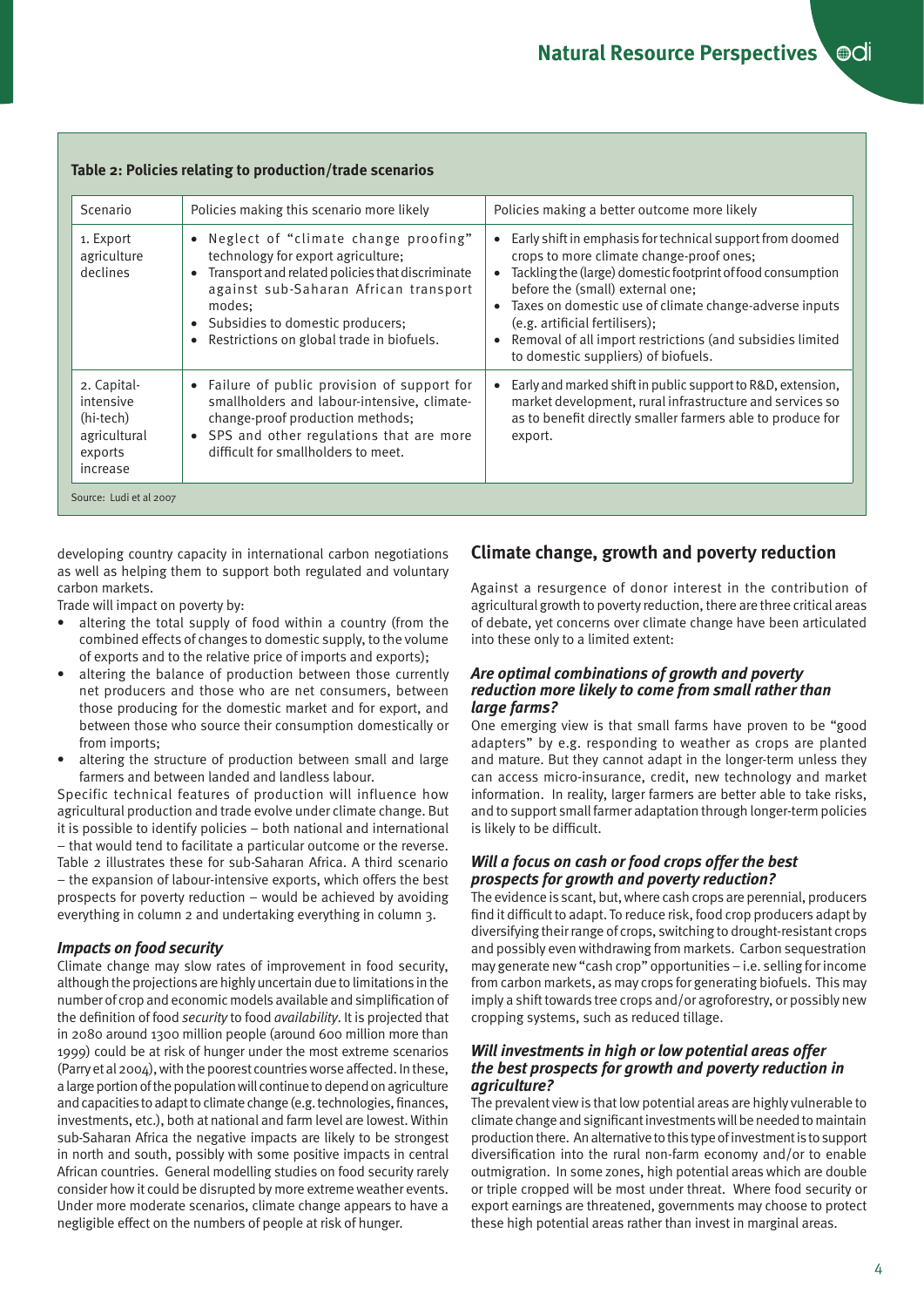| • In semi-arid and arid developing world, precipitation<br>Increased variability of precipitation<br><b>Natural resources</b><br>$\bullet$<br>highly variable<br>Irrigation: Water critical to increasing productivity in Asia<br>but opportunities are far more limited in Africa, where<br>agriculture will rely heavily on rain-fed systems in the<br>and / or irrigate far more efficiently.<br>future.<br>Increased degradation, especially in Africa<br>$\bullet$<br>Degradation of the natural resource base<br>$\bullet$<br>Population<br>Agricultural development limited where low population<br>$\bullet$<br>$\bullet$<br>densities and small markets<br>in different parts of the world - changing markets<br>HIV/AIDS reducing agricultural productivity in agriculture<br>$\bullet$<br>$\bullet$<br>(Slater and Wiggins, 2005)<br>local knowledge not passed between generations<br>Poor transport infrastructure limits market access for<br>Infrastructure threatened by disasters e.g. floods.<br>Transportation /<br>$\bullet$<br>many farmers (Dorward and Kydd, 2003).<br>Infrastructure<br>Transport costs account for high proportion of export<br>$\bullet$<br>$\bullet$<br>costs in many African countries (von Braun et al 2002)<br>and local competitiveness<br><b>Commodity prices</b><br>Commodity prices have fallen steady since the 1960s<br>(UNCTAD 2003)<br>will be significant inter-regional differences<br>Volatility of input and output prices discourages investment<br>in increasing productivity (World Bank 2006)<br>scenarios<br>Product standards imposed by supermarkets are a<br><b>Access to markets</b><br>$\bullet$ | <b>Possible Impact of Climate Change</b>                                                                                                                                                                                               |
|----------------------------------------------------------------------------------------------------------------------------------------------------------------------------------------------------------------------------------------------------------------------------------------------------------------------------------------------------------------------------------------------------------------------------------------------------------------------------------------------------------------------------------------------------------------------------------------------------------------------------------------------------------------------------------------------------------------------------------------------------------------------------------------------------------------------------------------------------------------------------------------------------------------------------------------------------------------------------------------------------------------------------------------------------------------------------------------------------------------------------------------------------------------------------------------------------------------------------------------------------------------------------------------------------------------------------------------------------------------------------------------------------------------------------------------------------------------------------------------------------------------------------------------------------------------------------------------------------------------------------------------------------------------------|----------------------------------------------------------------------------------------------------------------------------------------------------------------------------------------------------------------------------------------|
|                                                                                                                                                                                                                                                                                                                                                                                                                                                                                                                                                                                                                                                                                                                                                                                                                                                                                                                                                                                                                                                                                                                                                                                                                                                                                                                                                                                                                                                                                                                                                                                                                                                                      | Increased competition for water, particularly between<br>productive agriculture utilisation and domestic / non-<br>agricultural use. Agriculture will have to use less water                                                           |
|                                                                                                                                                                                                                                                                                                                                                                                                                                                                                                                                                                                                                                                                                                                                                                                                                                                                                                                                                                                                                                                                                                                                                                                                                                                                                                                                                                                                                                                                                                                                                                                                                                                                      | Increased migration and changing population densities<br>Adaptation hindered as coping / adaptive strategies and                                                                                                                       |
|                                                                                                                                                                                                                                                                                                                                                                                                                                                                                                                                                                                                                                                                                                                                                                                                                                                                                                                                                                                                                                                                                                                                                                                                                                                                                                                                                                                                                                                                                                                                                                                                                                                                      | Transport costs likely to rise as a result of (shipping and<br>airfreight) mitigation measures - implications for global                                                                                                               |
|                                                                                                                                                                                                                                                                                                                                                                                                                                                                                                                                                                                                                                                                                                                                                                                                                                                                                                                                                                                                                                                                                                                                                                                                                                                                                                                                                                                                                                                                                                                                                                                                                                                                      | Global prices for commodities may increase but there<br>Volatility of prices will increase under climate change                                                                                                                        |
| barrier to market entry by small producers (Page and<br>Slater 2003)<br>change<br>High value cash crops (e.g. horticulture and floriculture)<br>$\bullet$<br>provide opportunities for growth though small farmers<br>receive small share of market value<br>countries                                                                                                                                                                                                                                                                                                                                                                                                                                                                                                                                                                                                                                                                                                                                                                                                                                                                                                                                                                                                                                                                                                                                                                                                                                                                                                                                                                                               | Phytosanitary standards may increase due to concerns<br>about new disease corridors resulting from climate<br>Changing consumption patterns and increased transport<br>costs reduce access to supermarkets in developed                |
| Links between agriculture and wider growth may not be<br>Agriculture<br>as strong today as during the Green Revolution (Ellis et<br>growth linkages<br>local diversification and linkages<br>al 2000)                                                                                                                                                                                                                                                                                                                                                                                                                                                                                                                                                                                                                                                                                                                                                                                                                                                                                                                                                                                                                                                                                                                                                                                                                                                                                                                                                                                                                                                                | Increased costs of global shipping and changing<br>consumer demands regarding food miles may stimulate                                                                                                                                 |
| Role of the state<br>In many developing countries, fiscal unsustainability has<br>forced states to reduce / withdraw support to agriculture<br>with only rarely successful private substitution.<br>Public expenditure on agriculture has fallen over the<br>of Agriculture or 'more of the same' is not clear<br>$\bullet$<br>last 3-4 decades, especially in research (e.g. Fan et al<br>is required under climate change scenarios.<br>2004)<br>Source: Slater 2007                                                                                                                                                                                                                                                                                                                                                                                                                                                                                                                                                                                                                                                                                                                                                                                                                                                                                                                                                                                                                                                                                                                                                                                               | Climate change suggests an increased role for the state<br>to ensure successful adaptation and mitigation but<br>whether this will result in a rejuvenation of Ministries<br>Different and increased public expenditure in agriculture |

#### **Table 3: Climate change and the challenges to increasing productivity in agriculture**

## **Knowledge gaps**

There are large uncertainties in current projections. These result from gaps in the science of climate change, in uncertainties over crop responses, in complex socio-economic relationships and in the lack of detail in current models. For instance, in relation to rainfall prediction in Africa, there are several things we do not know which are important for agriculture, including the time of onset of seasonal rainfall and the prevalence of dry spells within seasons. Even in 15 years' time, models are unlikely to be able to project the impacts of climate change at scales of less than 50km. If this is the case, policymakers might best proceed via more 'flexible' policy approaches to cope with increased uncertainty about possible futures.

## **Conclusions**

Shock events driven by climate chance are likely to start occurring in the near term and will require increased disaster preparedness as well as increased flexibility in e.g. trade policies. At a global scale, more gradual impacts on yields are unlikely to be felt – if at all – for several decades. This allows time for agriculture-focused policies to adapt.

Thus, in places where climate change will mean new markets and productive opportunities, to increase productivity now and make small farmers more efficient will place them on a strong footing to take advantage of climate change.

Elsewhere, climate change may provide a short-term window of opportunity for specific activities in the agricultural sector (for example making the most of regional and domestic grain trade opportunities whilst they still exist).

Most importantly, countries that have both diversified economies and strong agricultural sectors will fare better under climate change scenarios. Thus, development assistance for the next few decades should be focused on investing in countries in the earliest stages of development. Getting an enabling environment in place, getting markets working, putting social protection in place, and strengthening R&D will enable the agriculture sector and agricultural livelihoods to be more resilient, as well as stimulating wider economic growth.

There is a need for improved coordination between climate change modellers, agricultural economists and agricultural policy-makers, in order to integrate issues of climate change into existing agricultural policies and programmes.

In the future, there will be a need to incorporate agricultural practices into mitigation policies and programmes such as the Clean Development Mechanism (CDM). This will lead to measurement of the carbon balances of both agricultural and wider development activities and the search for synergies between mitigation and adaptation in the agriculture sector.